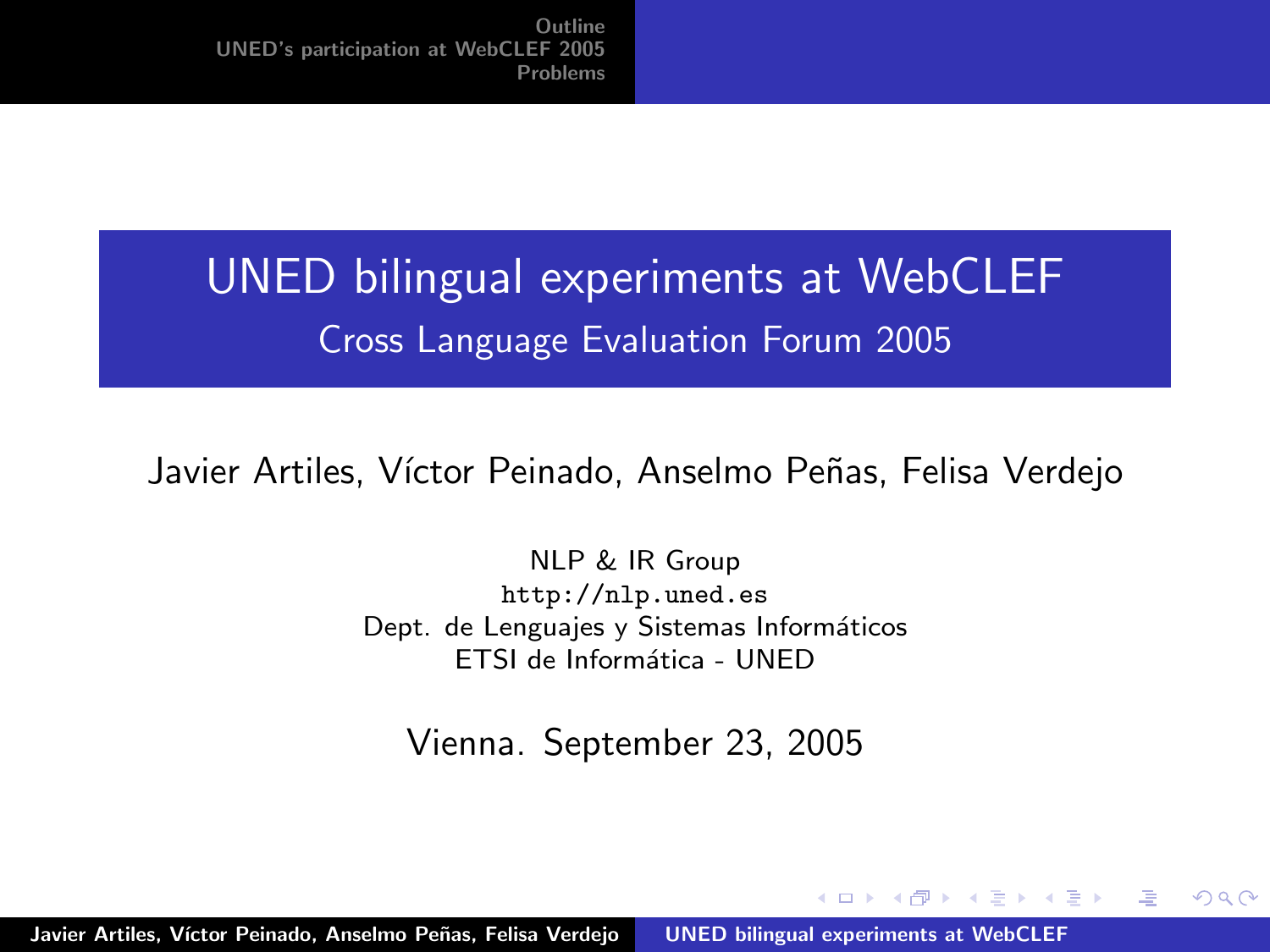#### [UNED's participation at WebCLEF 2005](#page-2-0)

[Indexing EuroGov](#page-2-0) [Translating topics](#page-3-0) [Experiments](#page-6-0) [Results](#page-7-0)

#### [Problems](#page-8-0)

[Monolingual task](#page-8-0) [Bilingual EN-ES task](#page-9-0) [Lessons](#page-10-0)

メ御き メミメ メミド

 $\leftarrow$   $\Box$ 

哇

<span id="page-1-0"></span> $2Q$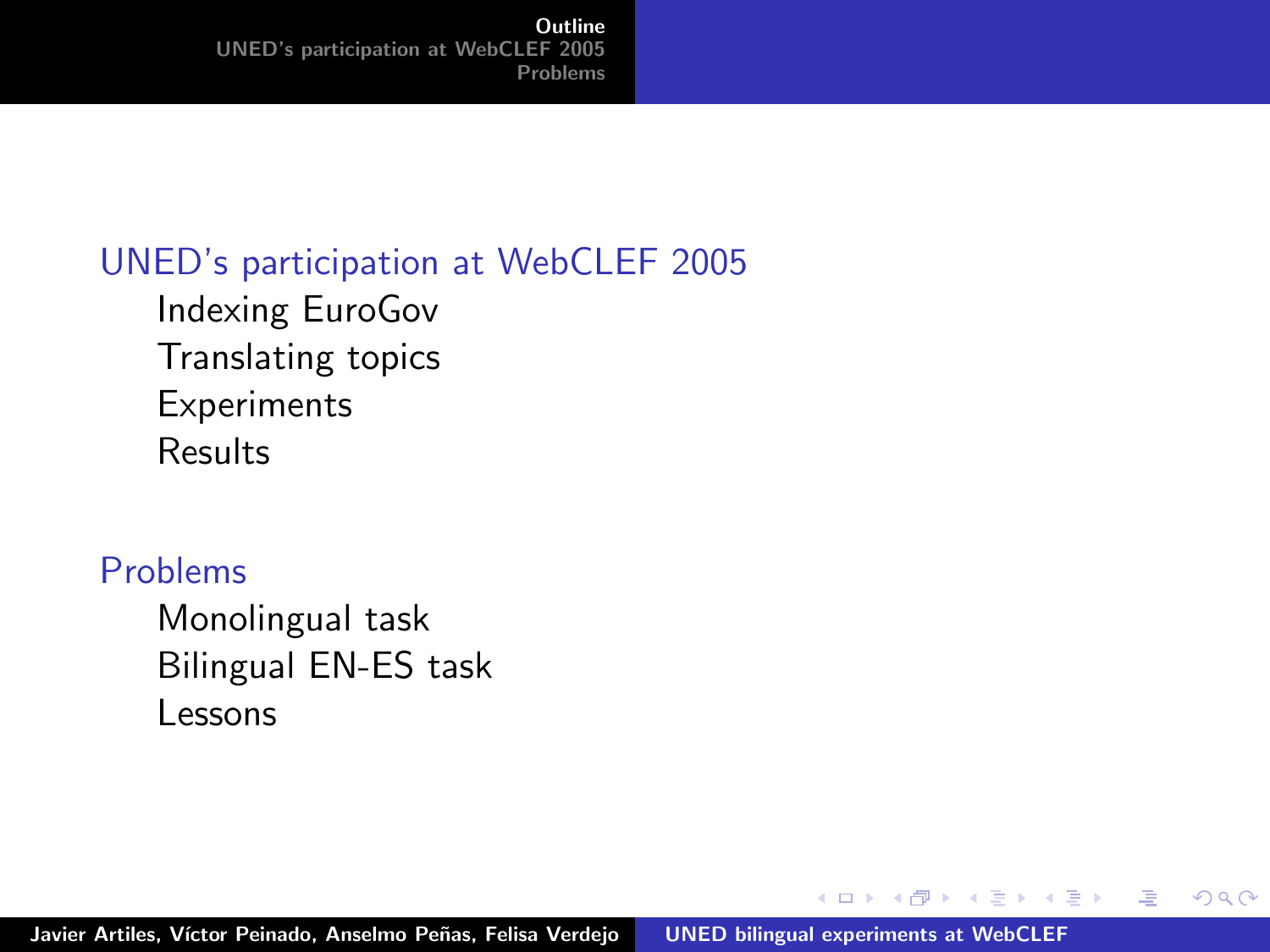[Indexing EuroGov](#page-2-0) [Translating topics](#page-3-0) **[Experiments](#page-6-0)** [Results](#page-7-0)

イロト イ部 トイヨ トイヨト

哇

<span id="page-2-0"></span>つくい

# Indexing EuroGov

Bilingual EN→ES task: English topics with target webpages written in Spanish.

- $\blacktriangleright$  Lucene's API.
- $\triangleright$  One index containing ES + UNKNOWN pages.
- Indexed by fields: title, metadata, headers, body...
- $\blacktriangleright$  No stemming or lemmatization.
- ▶ Tokenization with Lucene's StandardAnalyzer.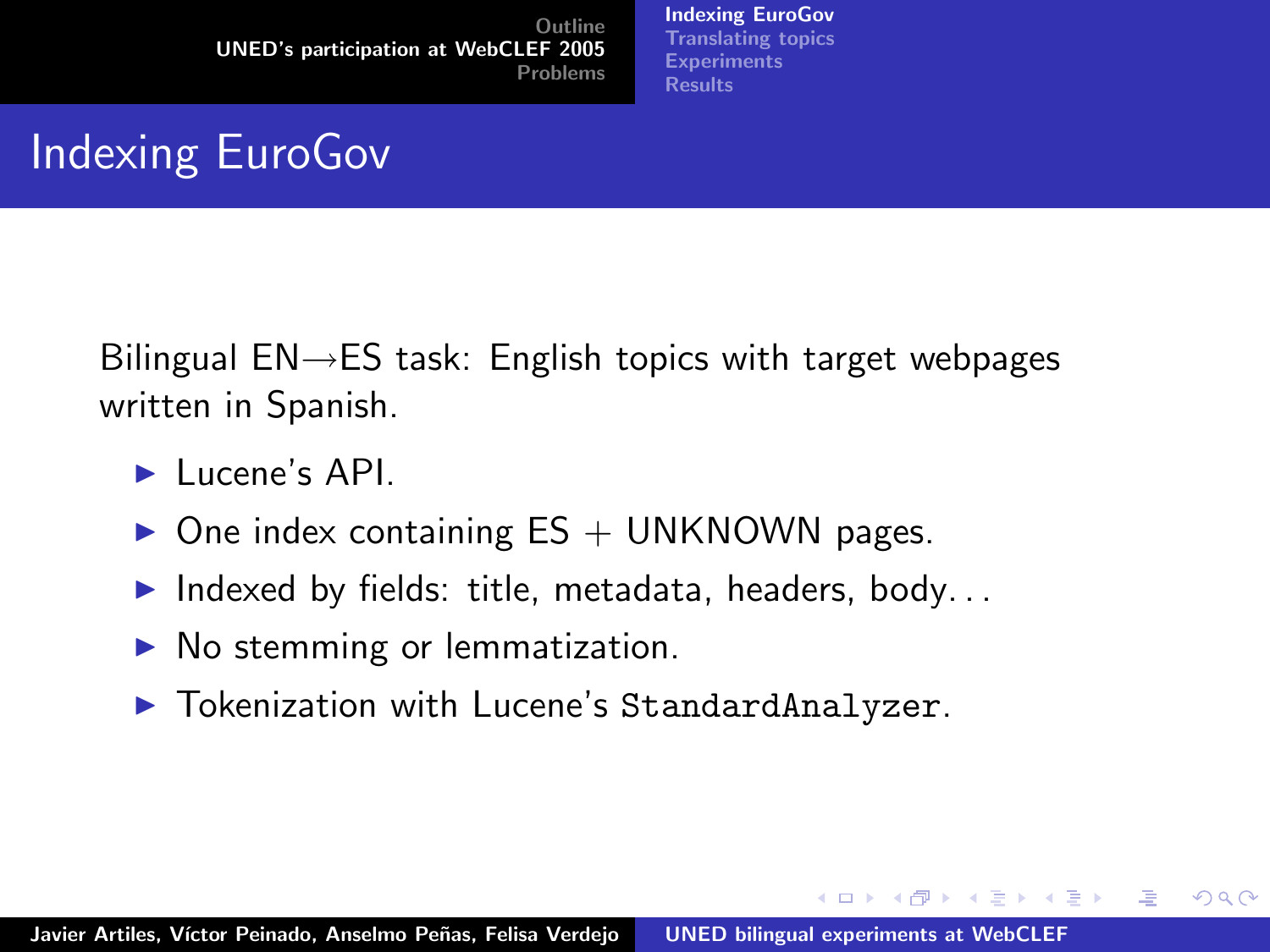[Indexing EuroGov](#page-2-0) [Translating topics](#page-3-0) **[Experiments](#page-6-0)** [Results](#page-7-0)

## Do we have to translate or not?

Given a word  $w$  and an index  $Lang$ , we decide whether to translate w or not, by computing the word relative frequency wrt the number of documents in the corresponding index:

$$
F(w)_{Lang} = \frac{tf(w)}{N_{Lang}} \tag{1}
$$

イロメ イ部メ イヨメ イヨメー

<span id="page-3-0"></span>へのへ

In the bilingual task, if  $F_{W_{ES}} > F_{W_{EN}}$  then we assume w must remain untranslated.

Description of Moncloa Palace

 $\triangleright$  Otherwise, we attempt to lemmatize and translate it with our dictionary ( $Vox + EuroWordNet + FreeDict$ ).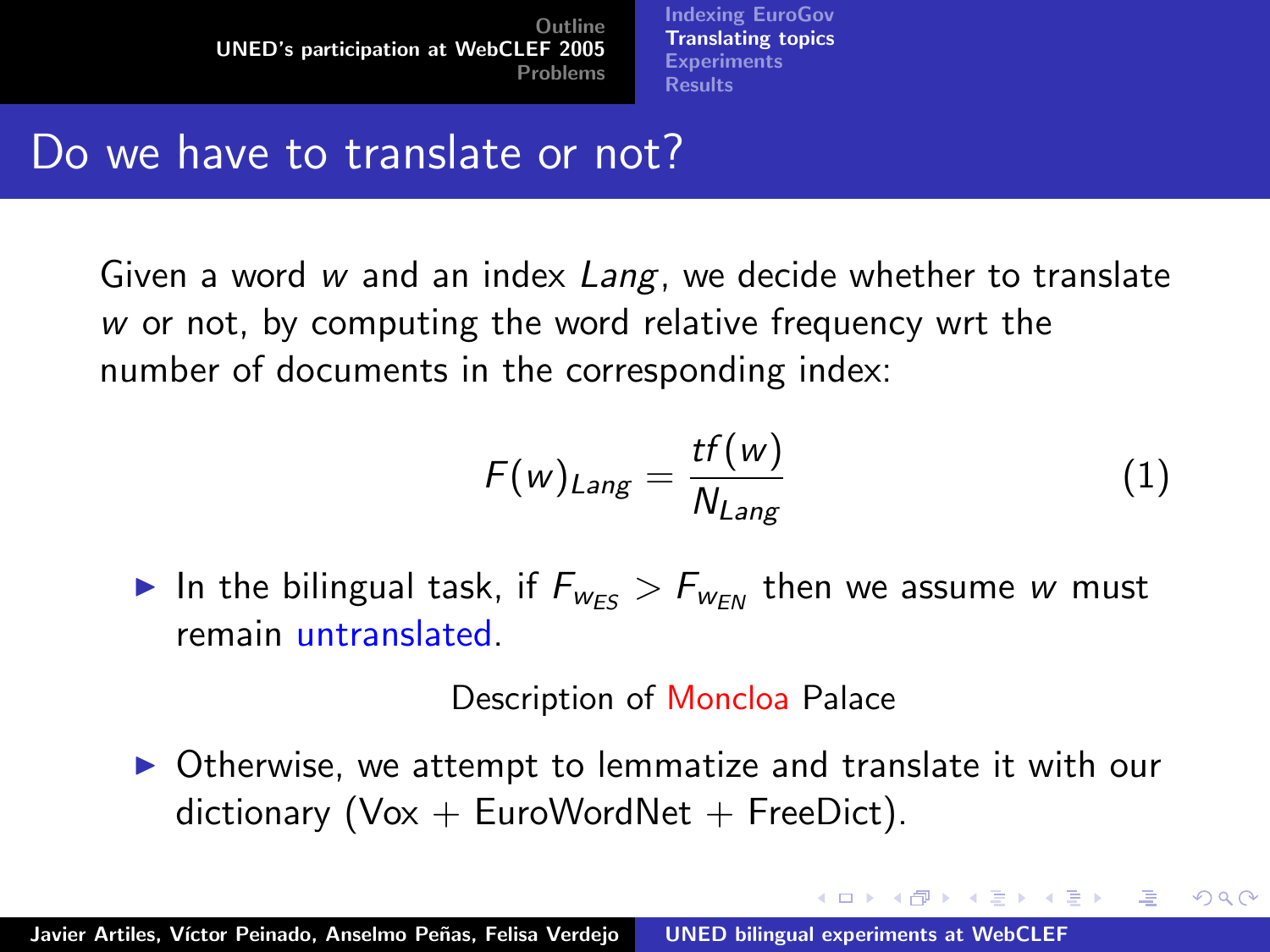[Indexing EuroGov](#page-2-0) [Translating topics](#page-3-0) **[Experiments](#page-6-0)** [Results](#page-7-0)

# Translating OOV words

A Spanish document containing the English word  $w_{FN}$  might also contain its translation into Spanish e.g. [Vogel et al., SIGIR05]

Given an English OOV word  $w_{FN}$ :

- 1. We google for Spanish pages containing  $w_{FN}$ .
- 2. We take the 10 most frequent Spanish words (after removing stopwords) from the 40 first snippets retrieved by Google  $\rightarrow$ candidate translations
- 3. We search for English pages containing each candidate and count up every time it co-occurs with  $w_{FN}$  in the snippets  $\rightarrow$ inverse translation
- 4. We rank the candidates and choose the most frequent in 2) and 3) as the ultimate translation. イロメ マ桐 メラミンマチャ

へのへ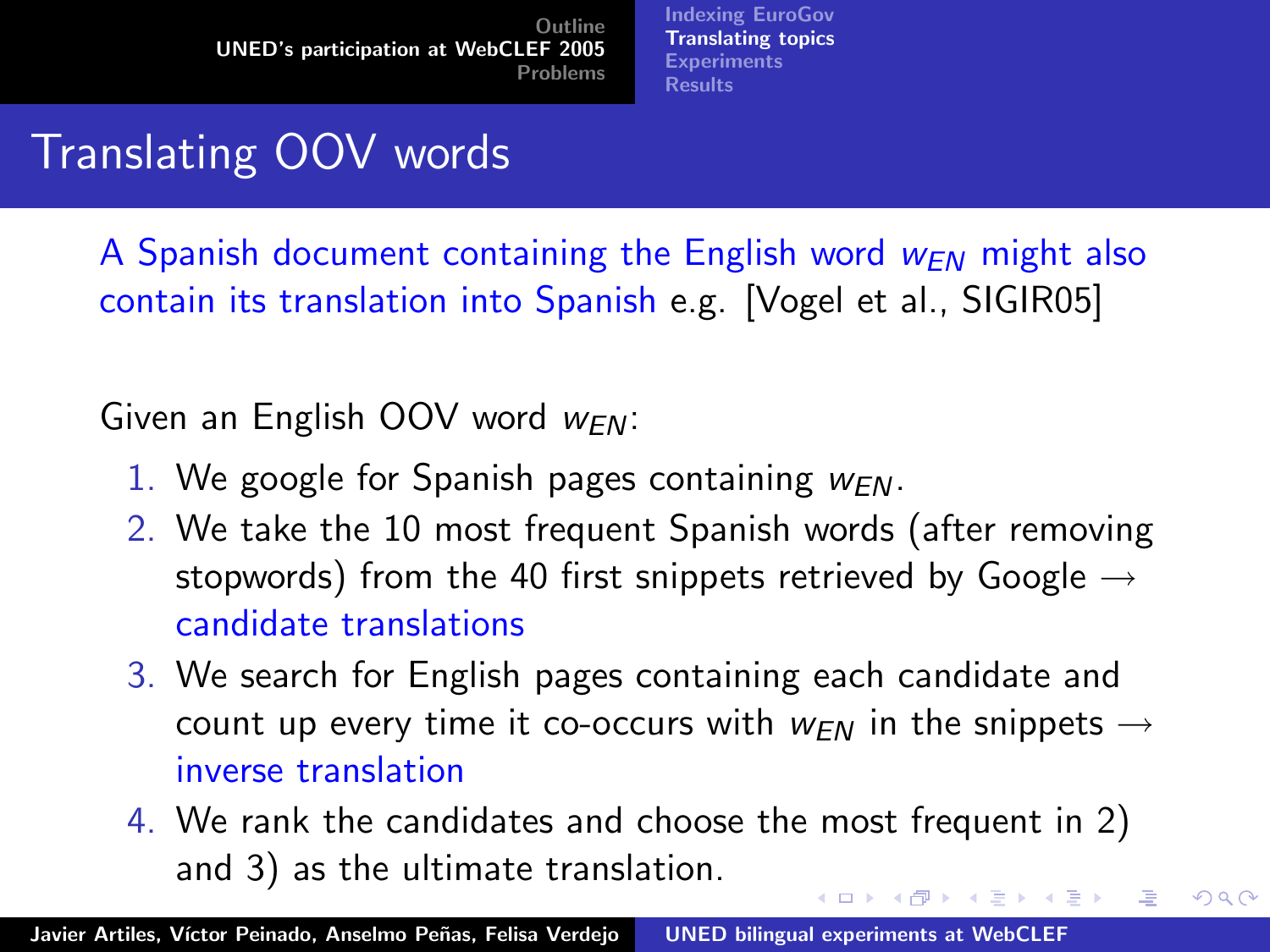[Indexing EuroGov](#page-2-0) [Translating topics](#page-3-0) **[Experiments](#page-6-0)** [Results](#page-7-0)

# Translating OOV words

Strategy for the preservation of the Cantabrian brown bear

- 1. We google for Spanish pages containing Cantabrian.
- 2. We take the 10 most frequent words appearing in the snippets: cantabria (16), spain (14), diccionarios (10), mountains (9), glosarios (6), términos (6), turismo (5), región (5), sea (5)
- 3. We search for English pages containing each candidate and count up every time it co-occurs with Cantabrian.
- 4. We rank the candidates and choose cantabria as the ultimate translation.

イロメ イ押 トイラ トイラメー

つへへ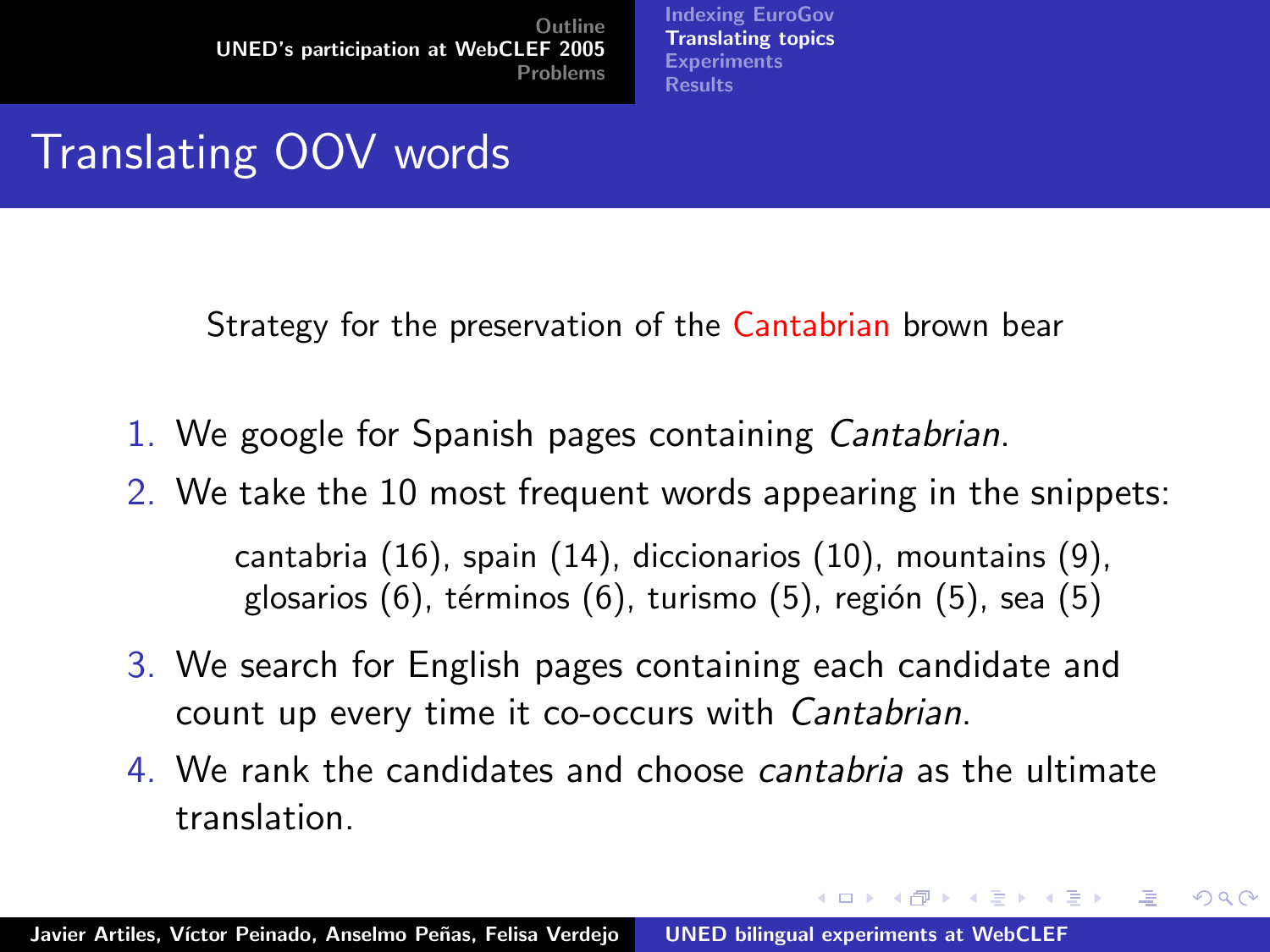[Indexing EuroGov](#page-2-0) [Translating topics](#page-3-0) **[Experiments](#page-6-0)** [Results](#page-7-0)

## **Experiments**

Terms are combined with the AND operator in a full boolean query.

- $\triangleright$  Baseline: search over the body field and let the search engine rank the results.
- $\triangleright$  Proposal: order the fields (title, metadata, headings, body).
	- 1. Launch the query over title fields.
	- 2. If we don't get 50 pages, launch the query over metadata fields and append the results, removing duplicates, if any.
	- 3. If we don't have 50 pages, launch the query over heading fields and append the results, removing duplicates, if any.

イロト イ押 トイモト イモト

<span id="page-6-0"></span>へのへ

4. . . .

If we cannot reach 50 results yet, we repeat the process using OR.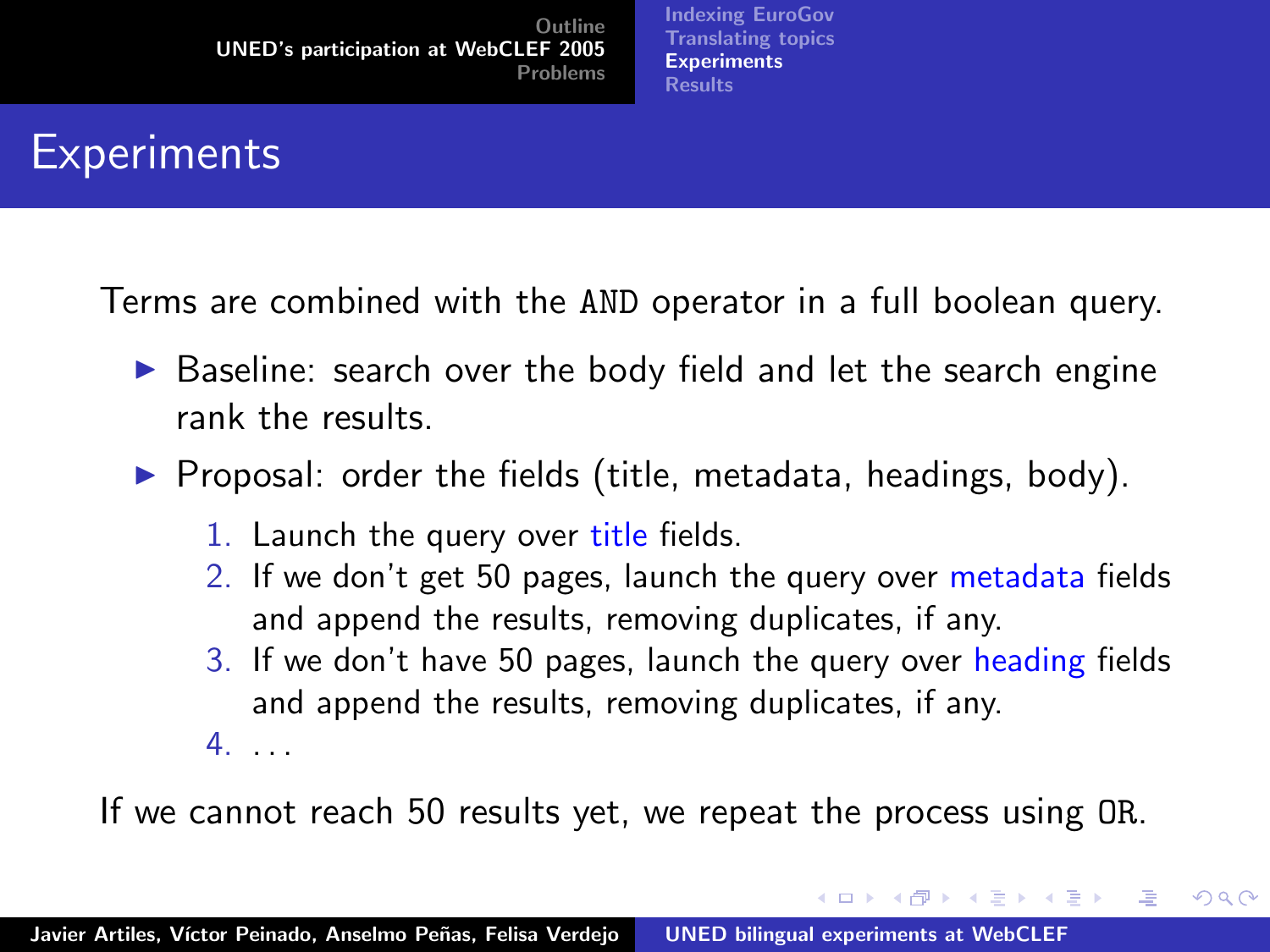[Indexing EuroGov](#page-2-0) [Translating topics](#page-3-0) **[Experiments](#page-6-0) [Results](#page-7-0)** 

### **Results**

|                     | baseline | proposal | variation |
|---------------------|----------|----------|-----------|
| Avg success at 1    | 0.02     | 0.08     | $+300%$   |
| Avg success at 5    | 0.07     | 0.10     | $+43%$    |
| Avg success at 10   | 0.10     | 0.12     | $+20%$    |
| Avg success at 20   | 0.17     | 0.13     | $-23%$    |
| Avg success at 50   | 0.26     | 0.21     | $-19%$    |
| MRR over 134 topics | 0.05     | 0.09     | $+80%$    |

To favor searches over the most descriptive fields seems promising.

イロメ イ部メ イヨメ イヨメー

造

<span id="page-7-0"></span> $2Q$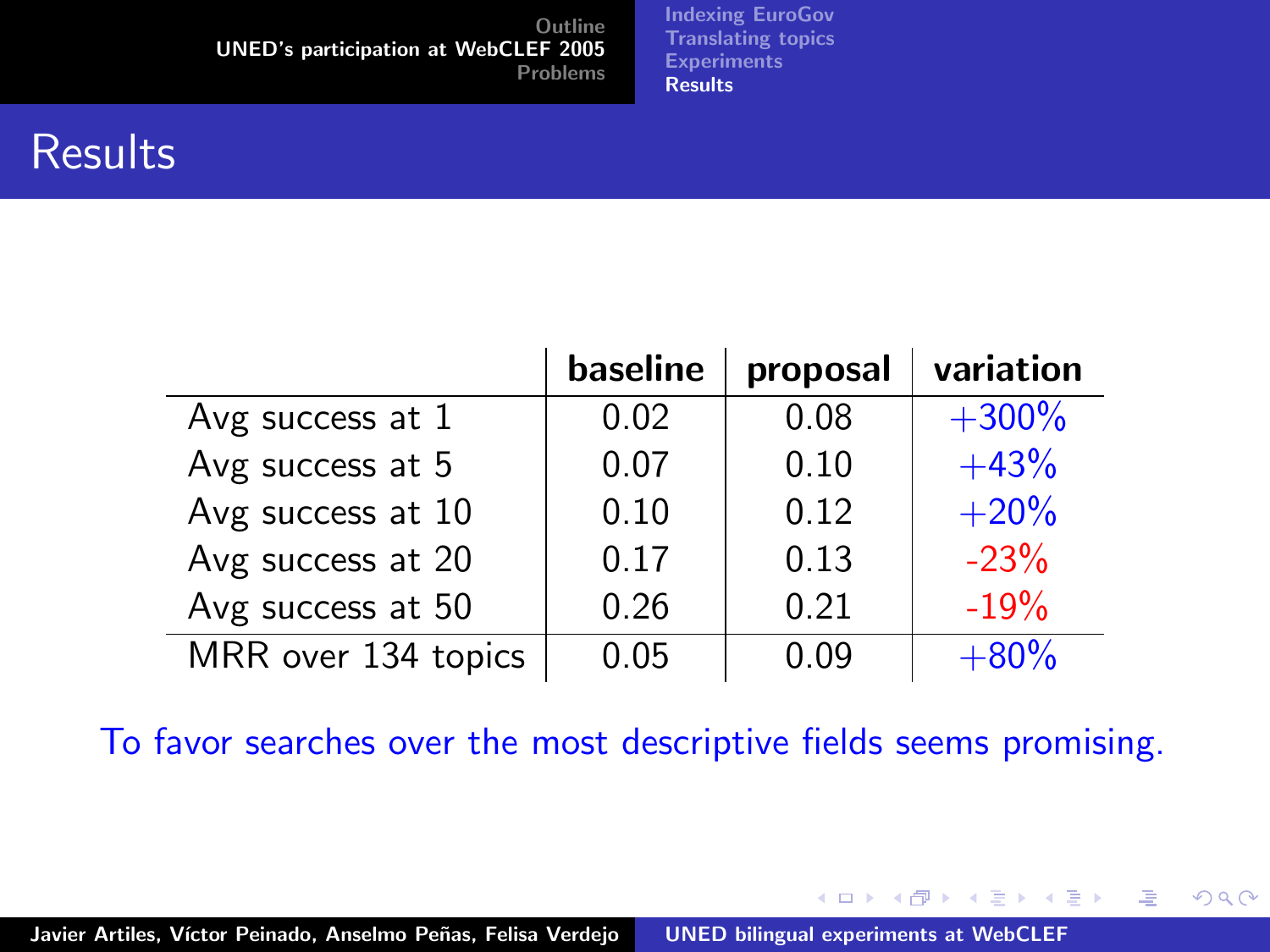[Monolingual task](#page-8-0) [Bilingual EN-ES task](#page-9-0) [Lessons](#page-10-0)

イロト イ押ト イチト イチト

<span id="page-8-0"></span> $\Omega$ 

## Problems in the Monolingual task

- Initial idea Use language identification both for topics and documents and build one index per language.
	- Problem Language identification was very noisy.
	- Solution No language identification, build a unique index and launch queries.

The index became a monster and our system was too slow. We didn't have time to tame Lucene. For the same reasons, we couldn't try the Multilingual task.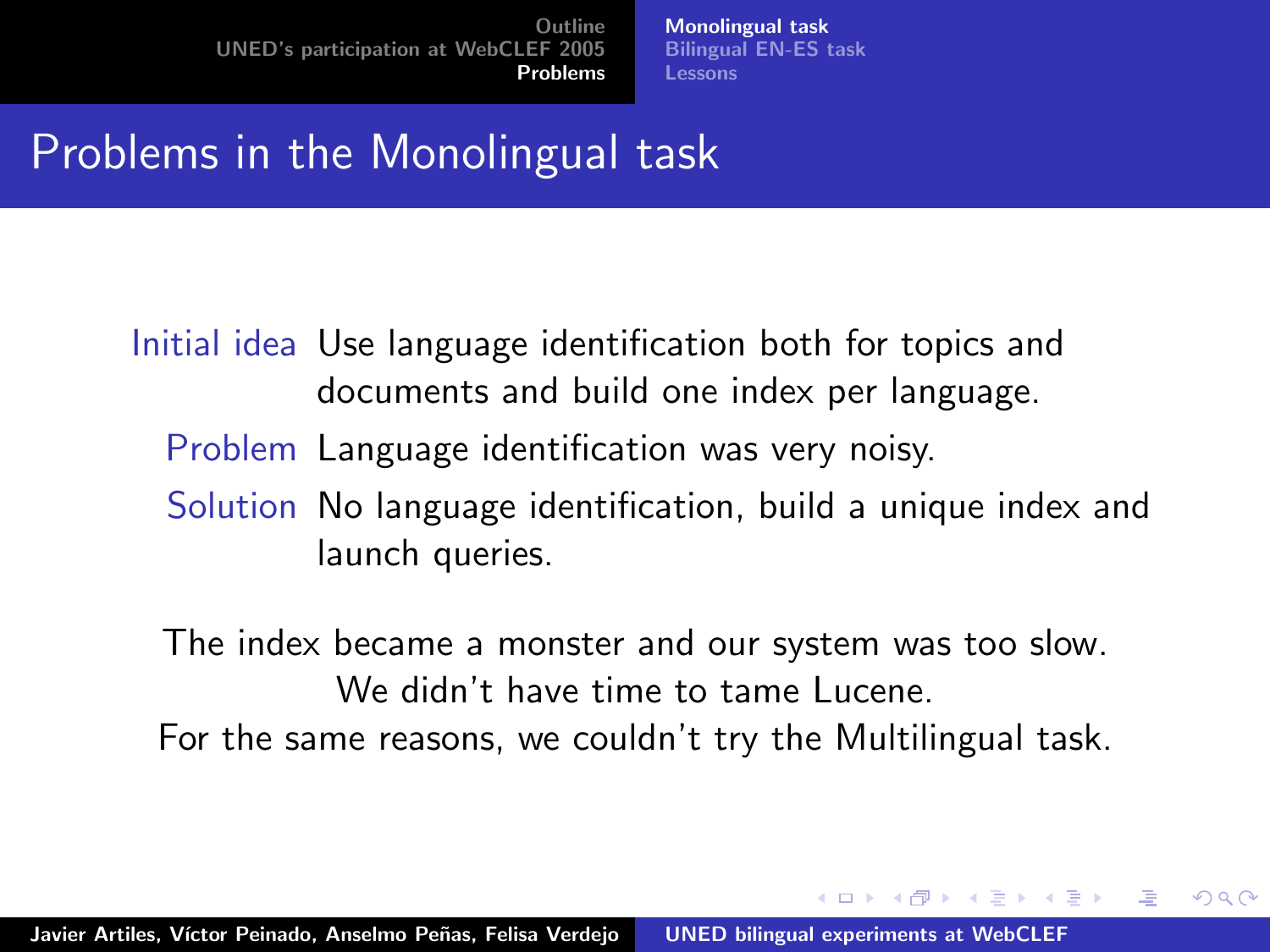[Monolingual task](#page-8-0) [Bilingual EN-ES task](#page-9-0) [Lessons](#page-10-0)

イロト イ押ト イチト イチト

<span id="page-9-0"></span>へのへ

# Problems in the Bilingual EN-ES task

Not enough time to implement and test most of our initial ideas, such as:

- $\triangleright$  Use text anchors pointing to a page as the page's descriptors.
- Evaluate the impact of our OOV translation process.
- $\triangleright$  Improve the OOV translation process, refining the way we select the translation among all candidates.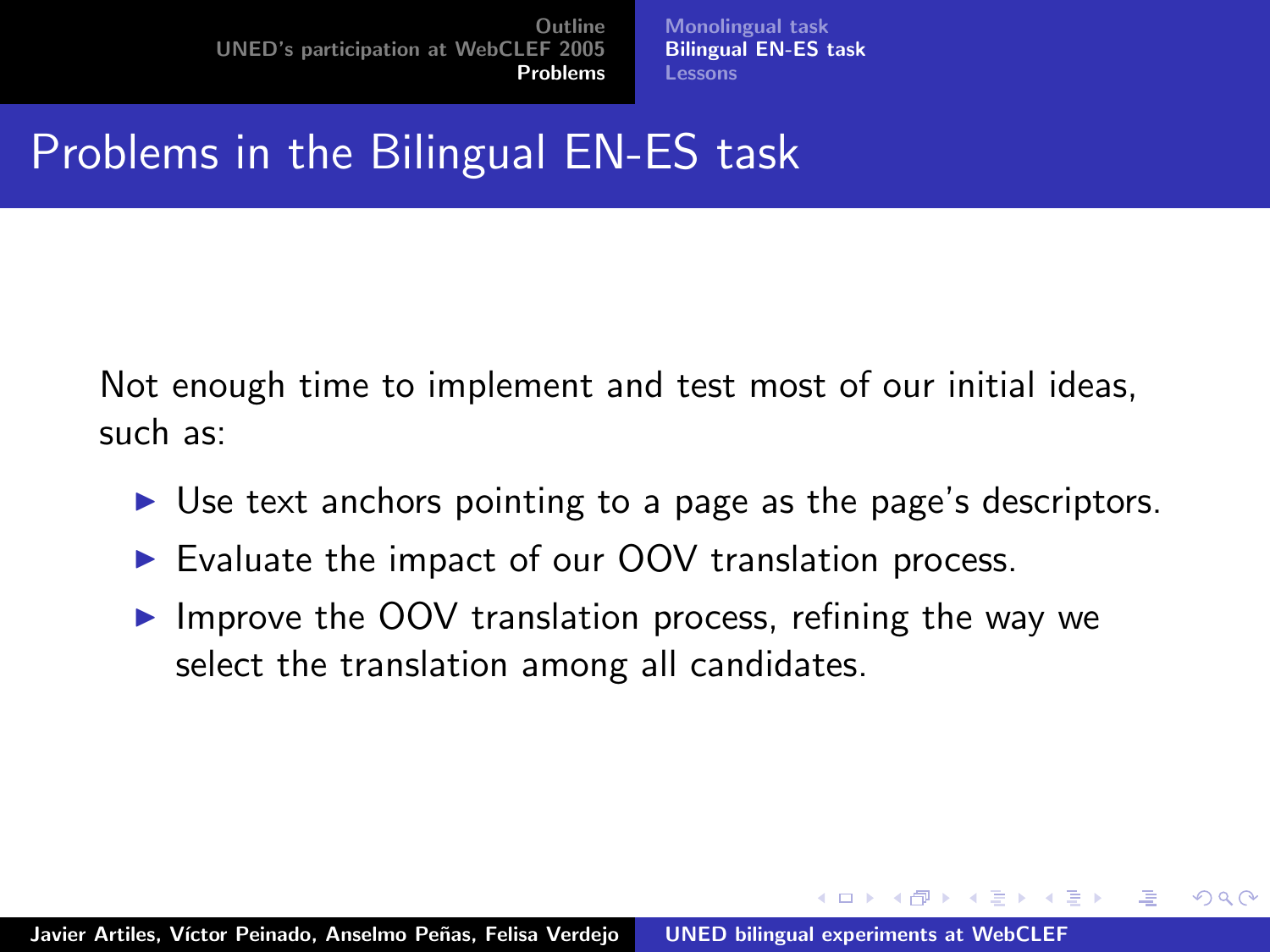[Monolingual task](#page-8-0) [Bilingual EN-ES task](#page-9-0) [Lessons](#page-10-0)

イロメ マ桐 メラミンマチャ

<span id="page-10-0"></span> $2Q$ 

### Lessons we've learned

- $\triangleright$  Don't sign up in too many CLEF tracks.
- Dealing with huge amount of data is not straightforward.
- $\triangleright$  Don't trust blindly language identification.
- $\triangleright$  Be careful with the translations:  $1/3$  of the Spanish topics were incorrectly translated into English.